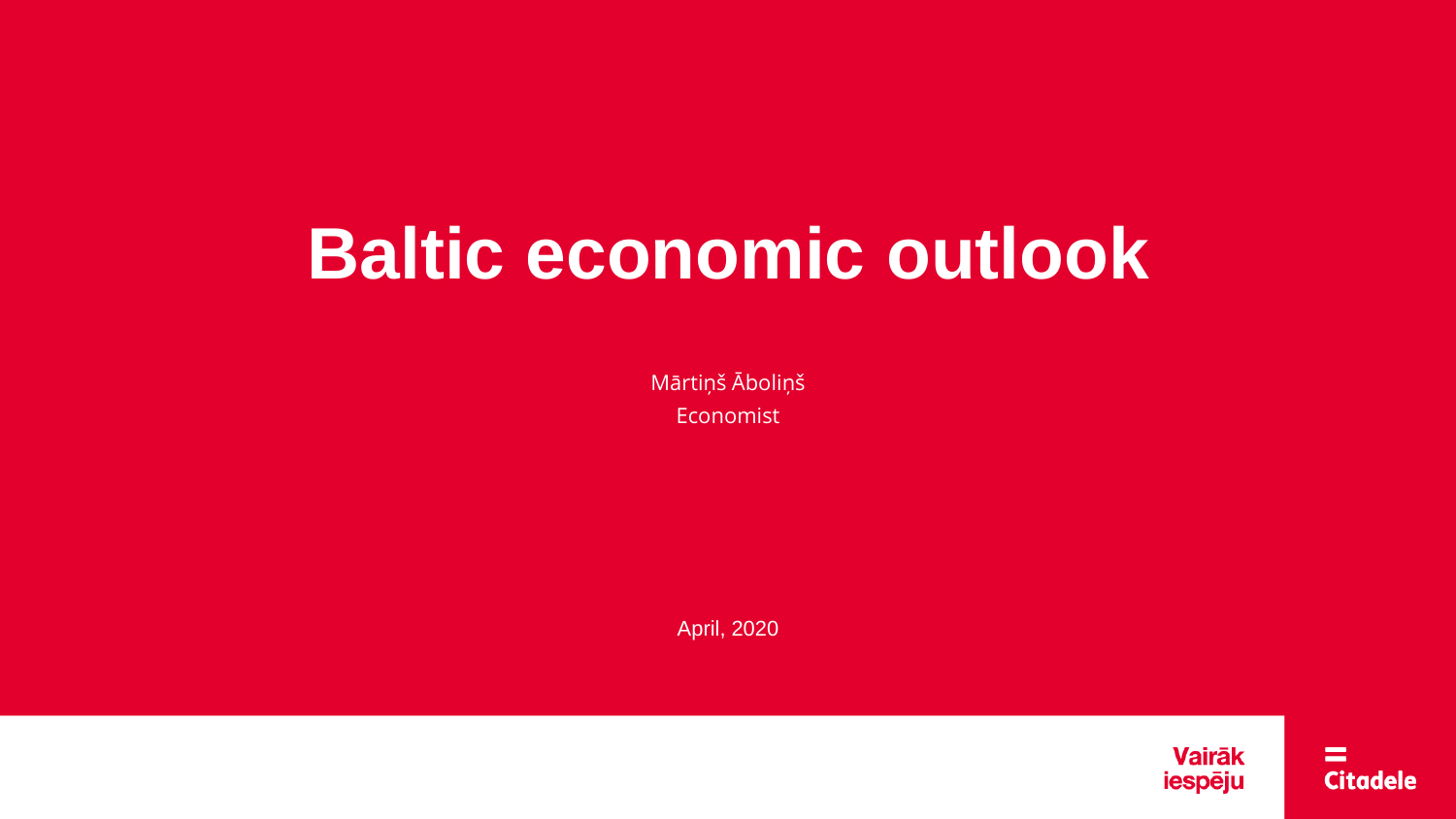#### **Economic sentiment**

**The global economic downturn is now much faster and deeper than in the previous crisis**

**IHS Markit Composite PMI**



**Vairāk** 

iespēju

=

**Citadele** 

70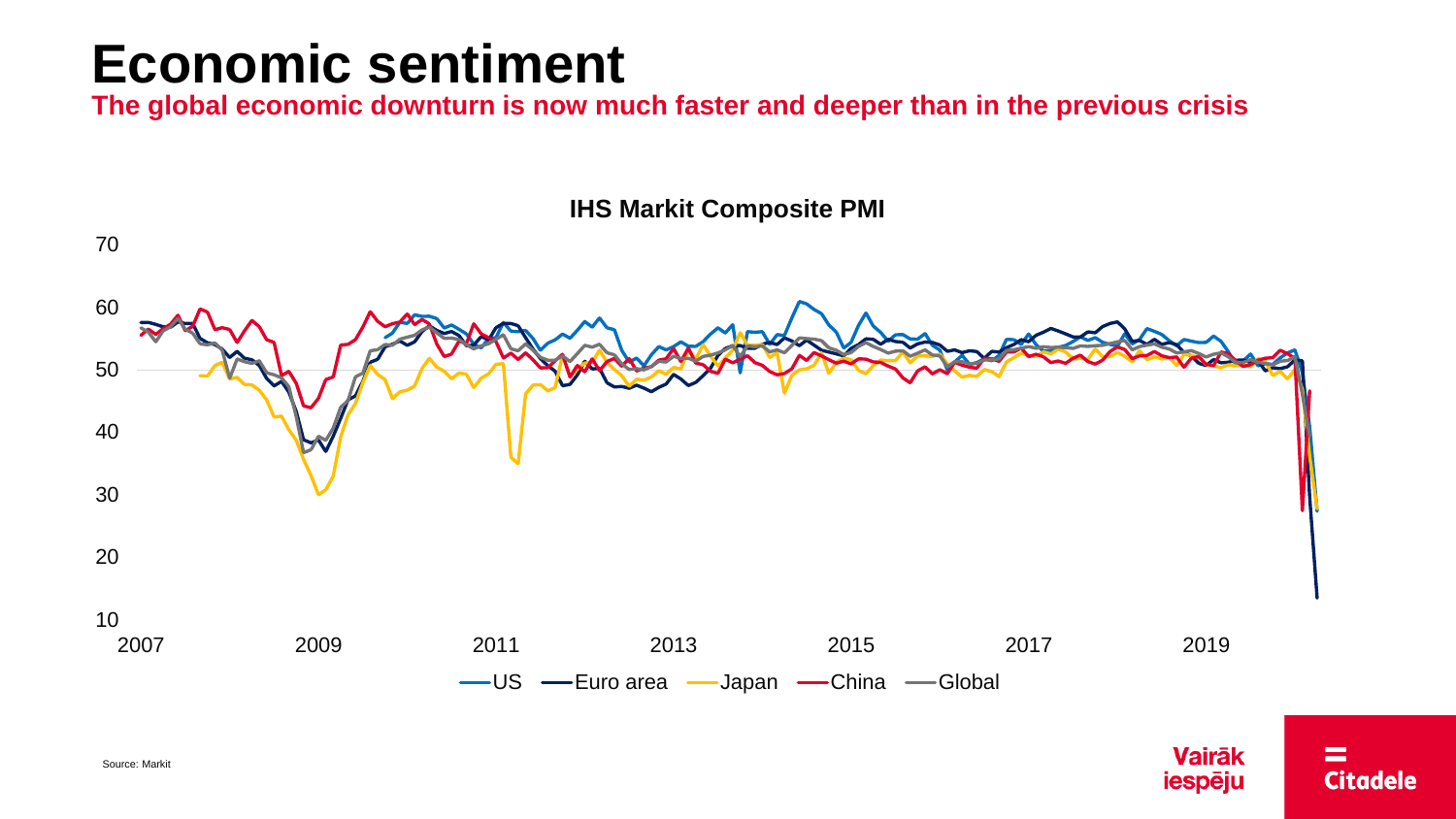# **COVID-19**

**Economic recovery will depend on the containment of the virus**



Source: <https://www.europeandataportal.eu/data/datasets/covid-19-coronavirus-data?locale=en>

**Vairāk** iespēju

#### ≕ **Citadele**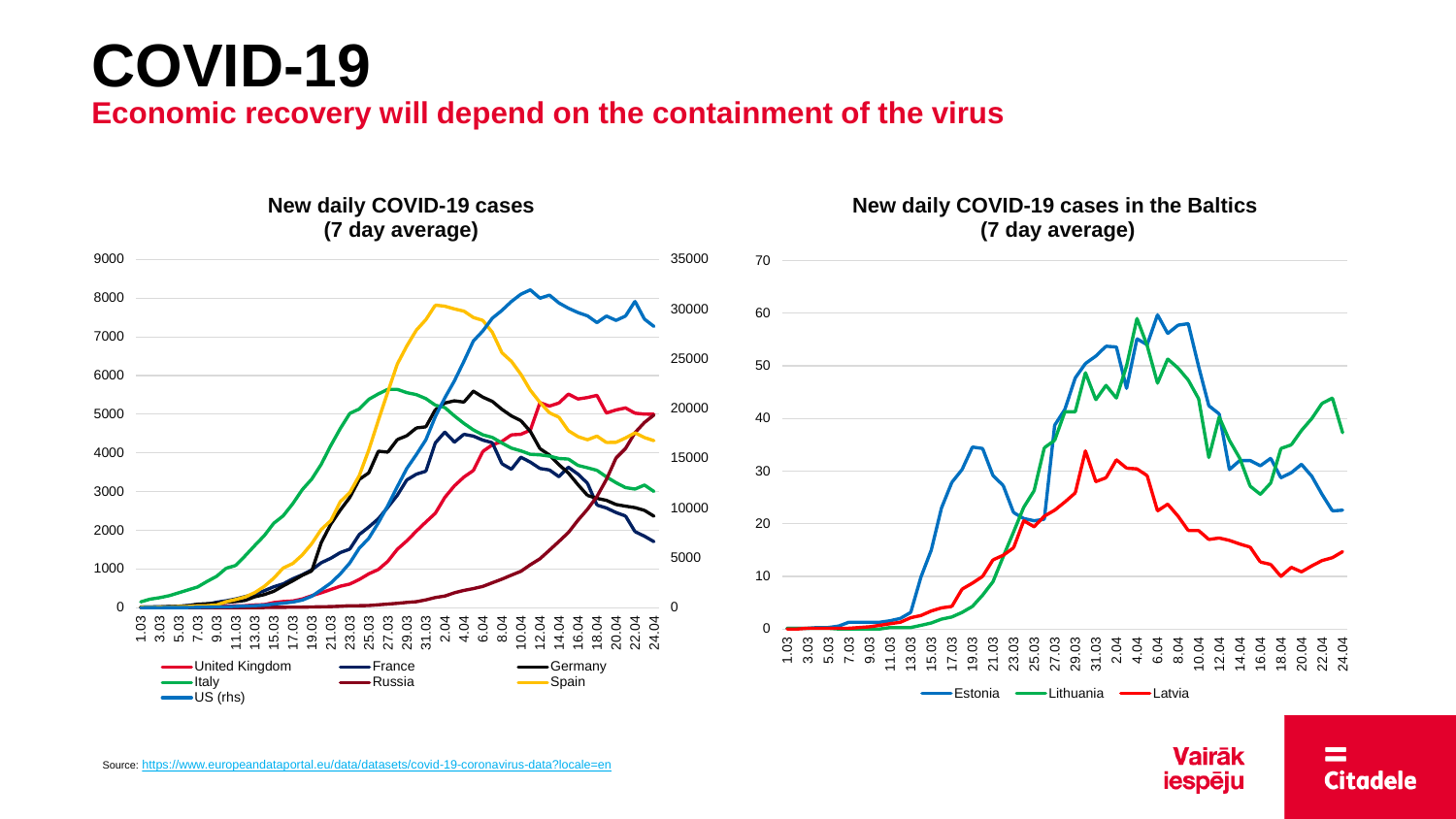## **Baltic region**

**The volume of export orders in the world is rapidly declining and this will affect the Baltic region**



**Vairāk** 

iespēju

=

**Citadele** 

**Baltic GDP and world trade, % YoY**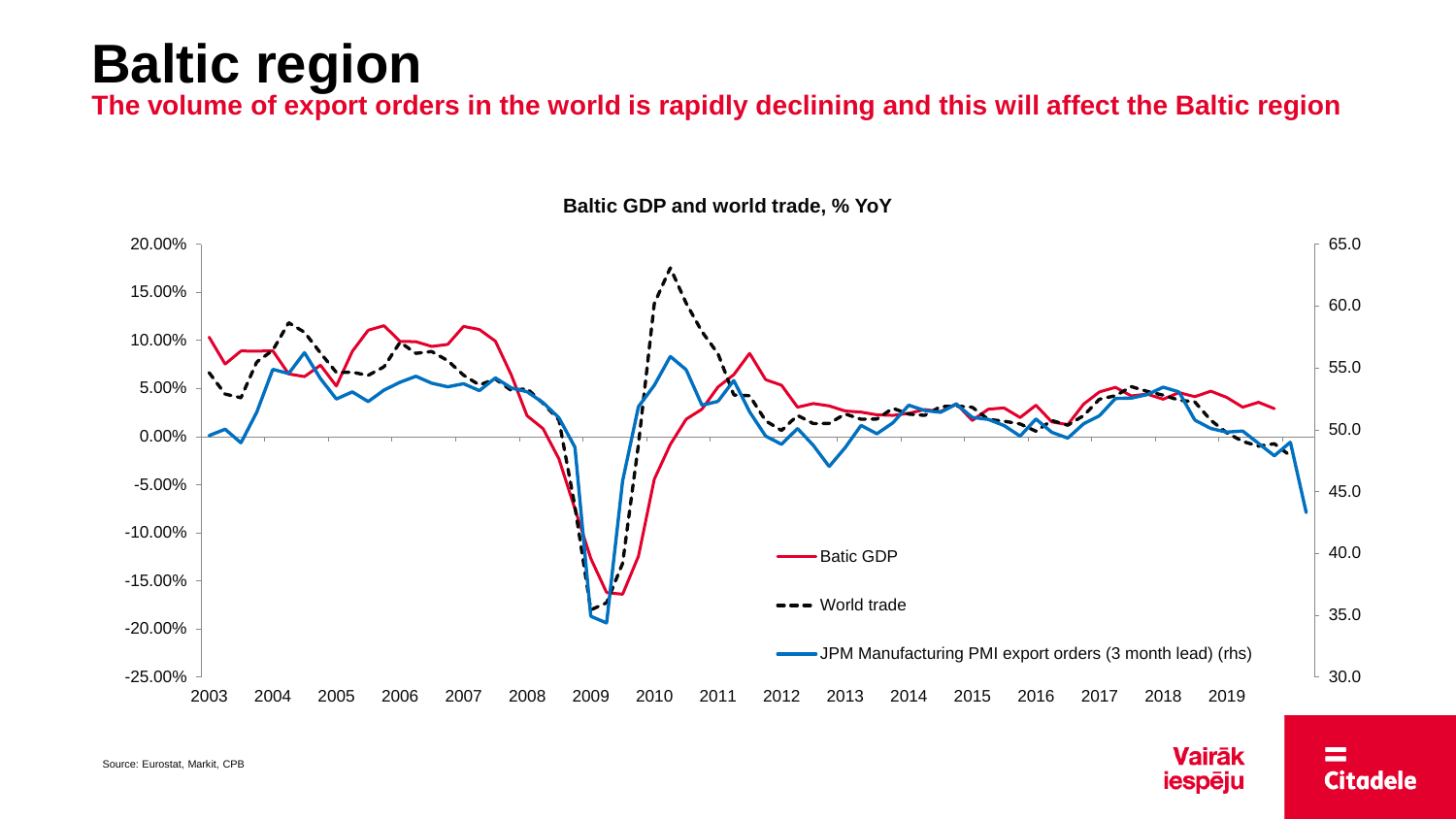# **World economy**

IMF expects the worst economic downturn in the global eeconomy since the 1930s



**Vairāk** 

iespēju

=

**Citadele** 

Pasaules IKP, % pret iepriekšejo gadu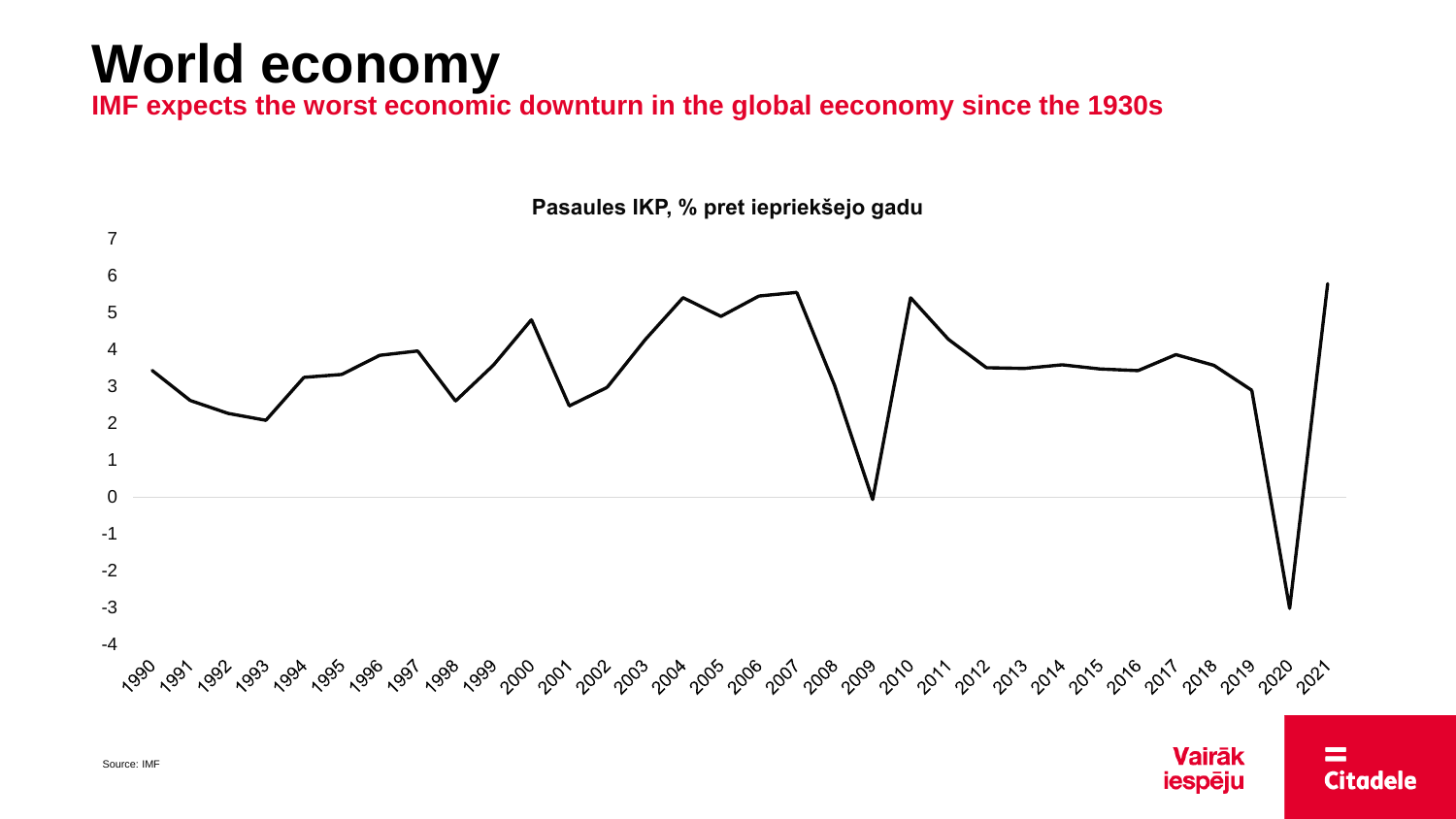# **Fiscal policy**

**Unprecedented monetary and fiscal stimulus is being implemented to overcome the crisis**



**Vairāk** 

iespēju

 $=$ 

**Citadele** 

Source: IMF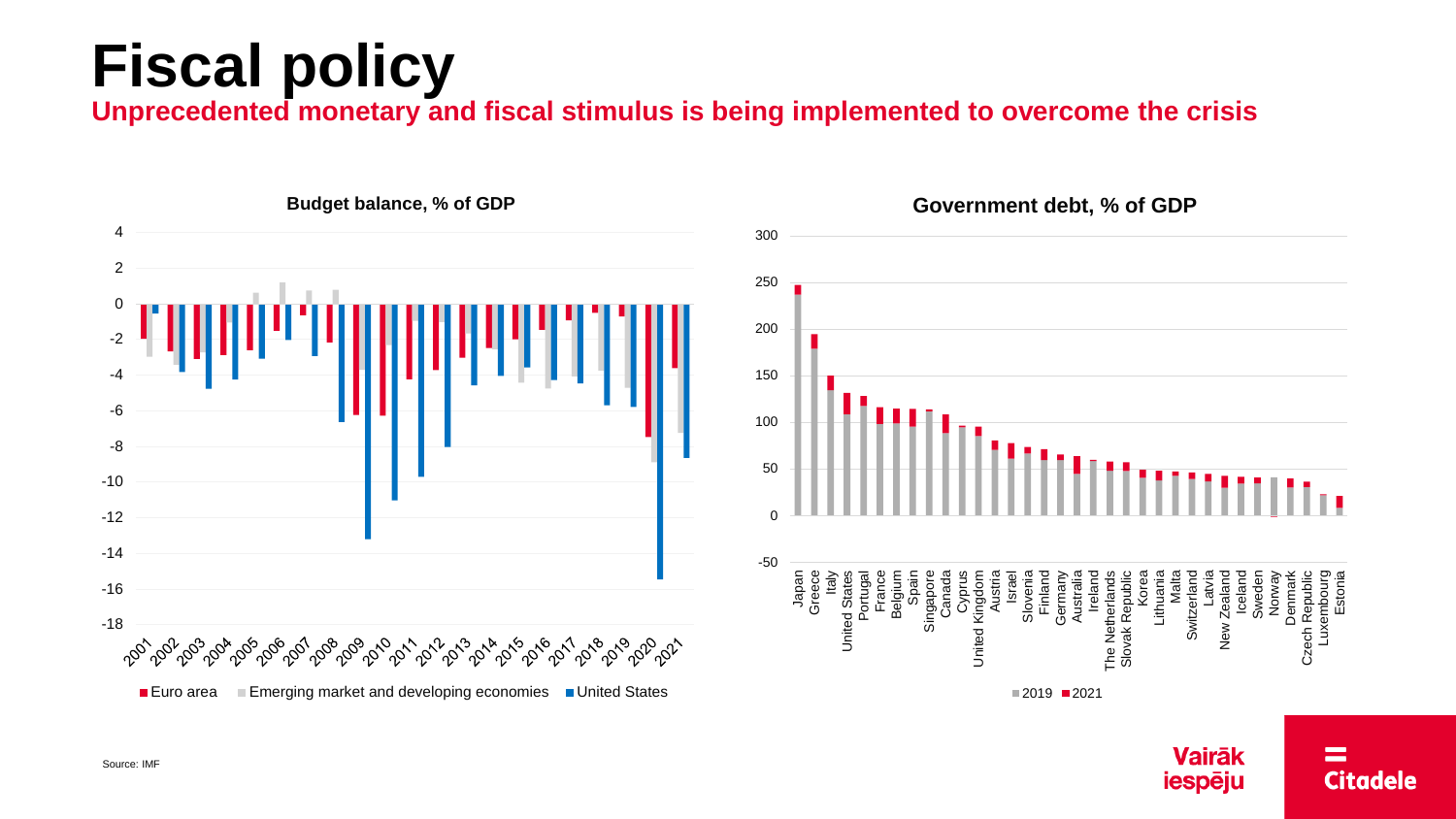## **Car market**

**As elsewhere in the world, car sales in the Baltics are declining rapidly**



**Vairāk** 

iespēju

≕

**Citadele** 

**Passenger cars registered for the first time,% YoY**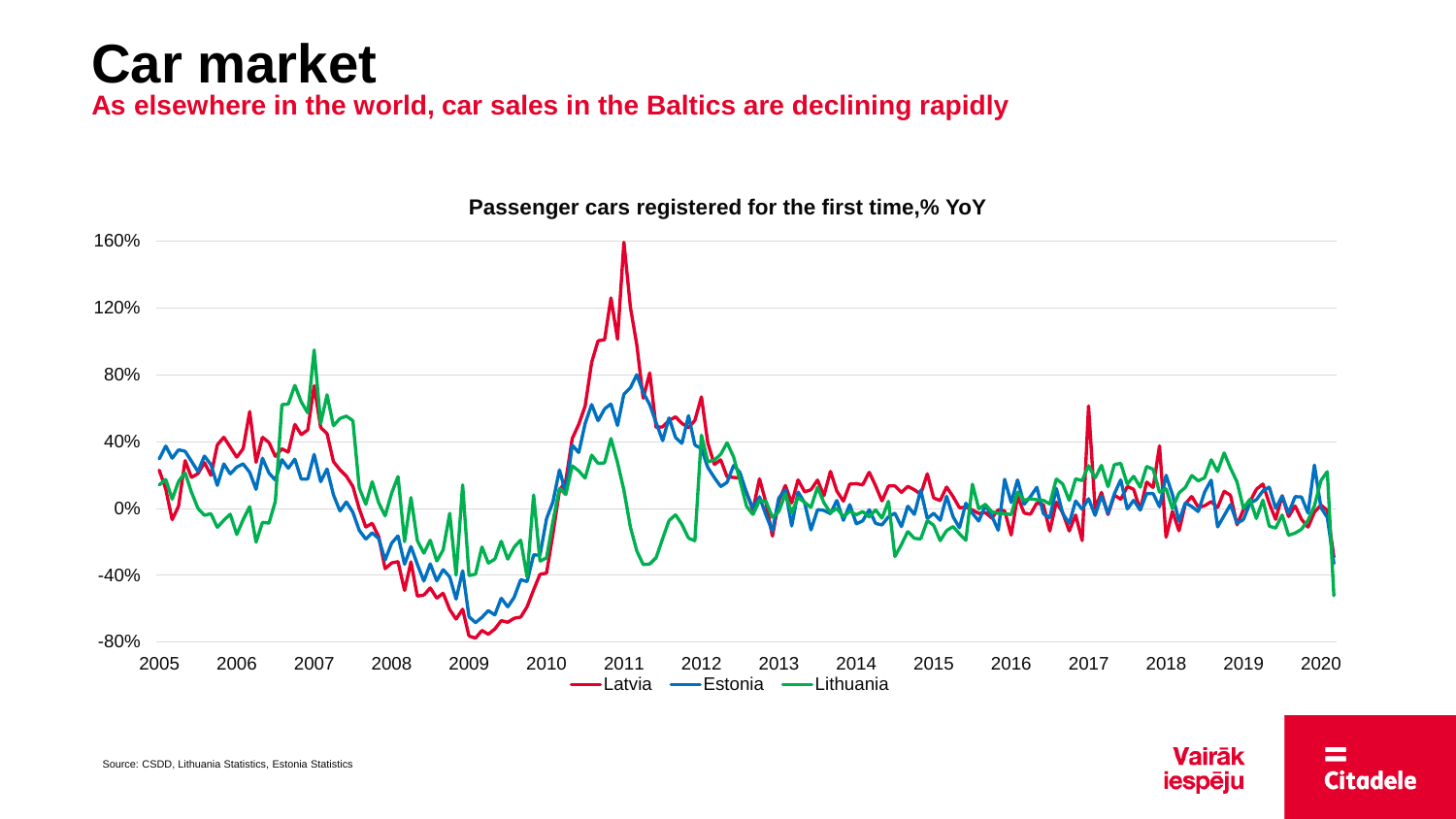#### **Mobility Lockdown measures in the Baltic States have been less severe than in many other countries**



-90.0% -80.0% -70.0% -60.0% -50.0% -40.0% -30.0% -20.0% -10.0% 0.0%



 $=$ 

**Citadele**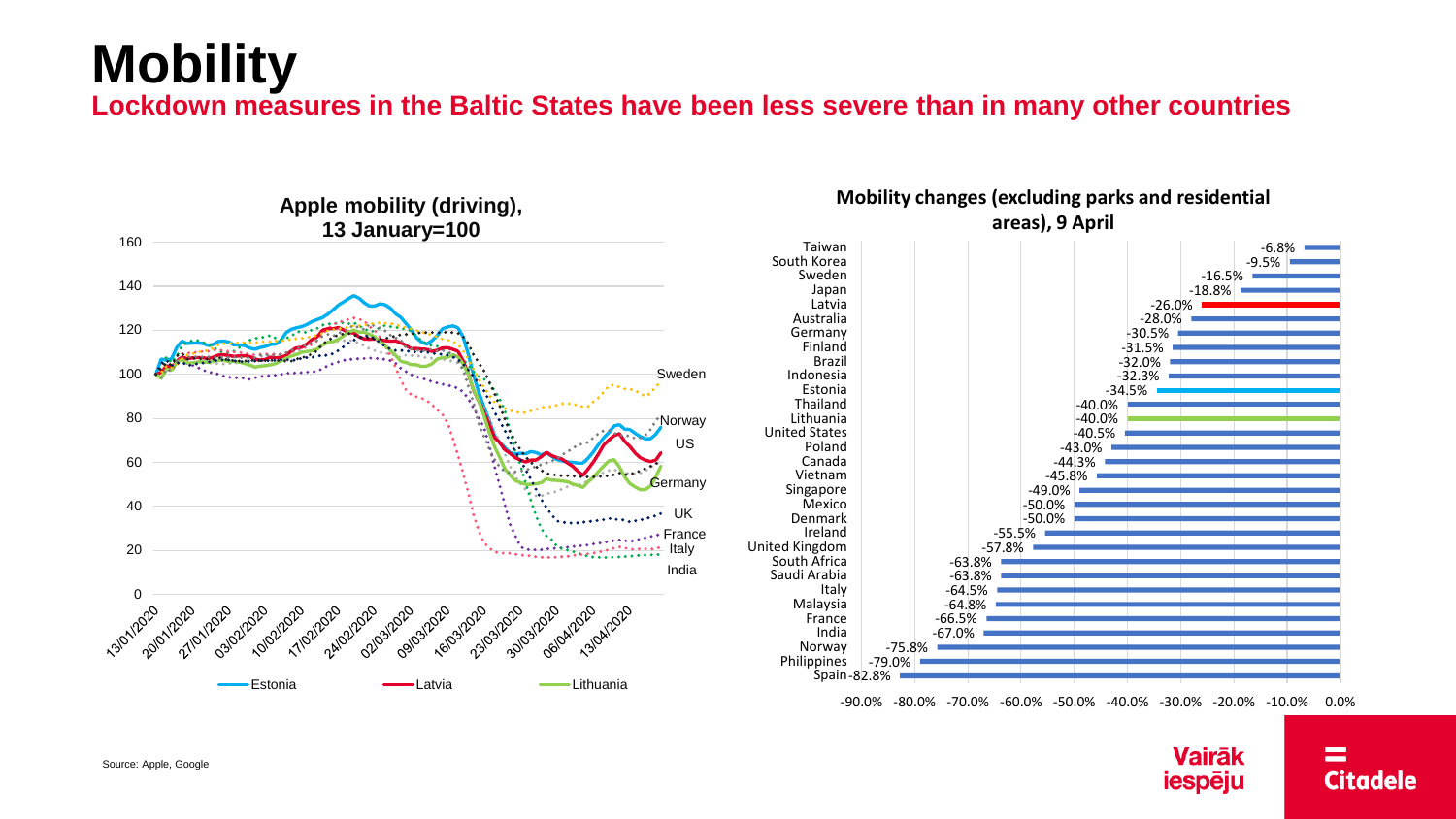# **Electricity consumption**

**Electricity consumption in the Baltics has decreased by less than in other countries**



**Electricity consumption in the Baltic States, 2-week average,% compared to the previous year**



**Vairāk** iespēju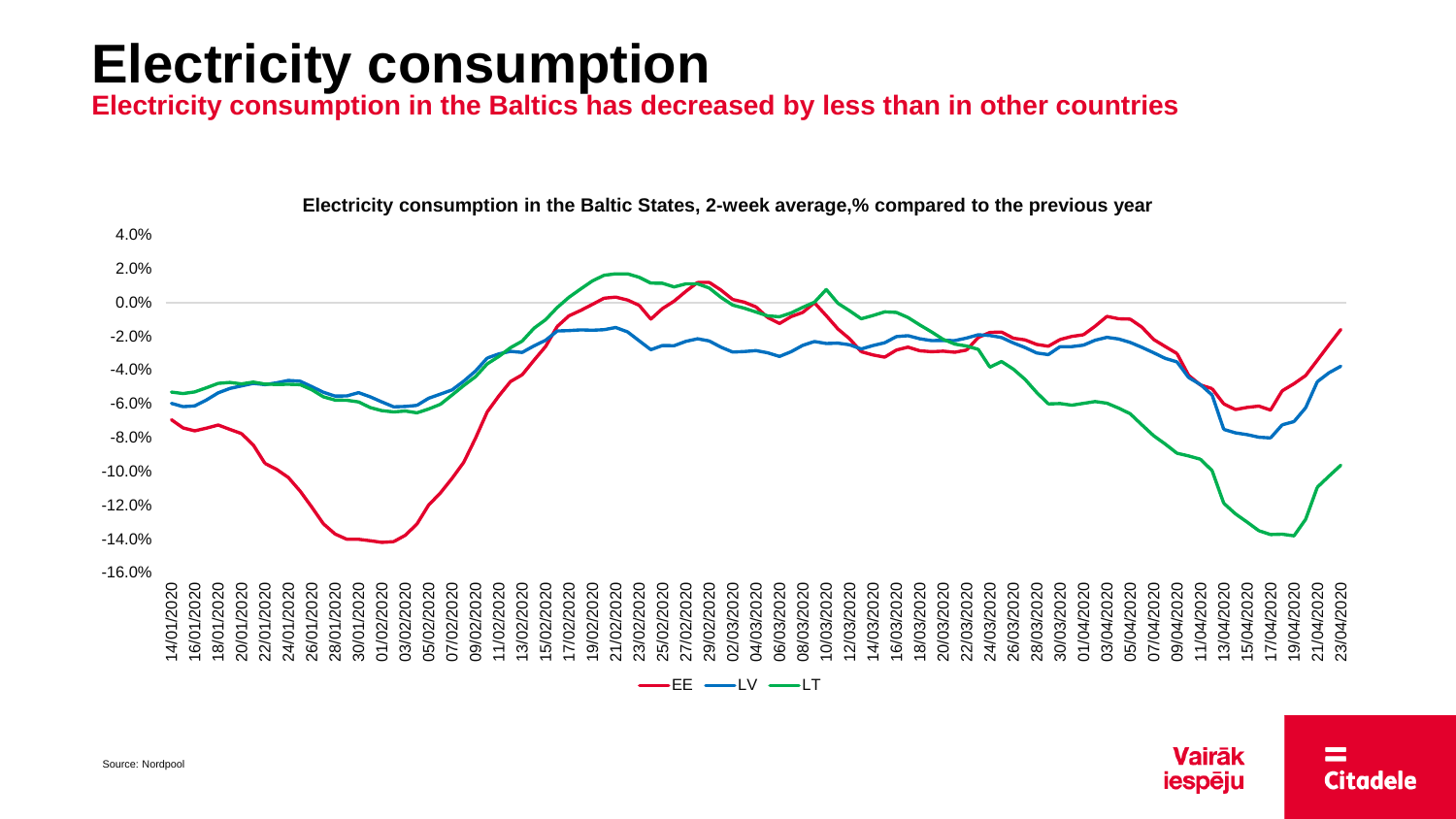### **Manufacturing**

**The decline in economic activity in export markets is pulling down timber prices**